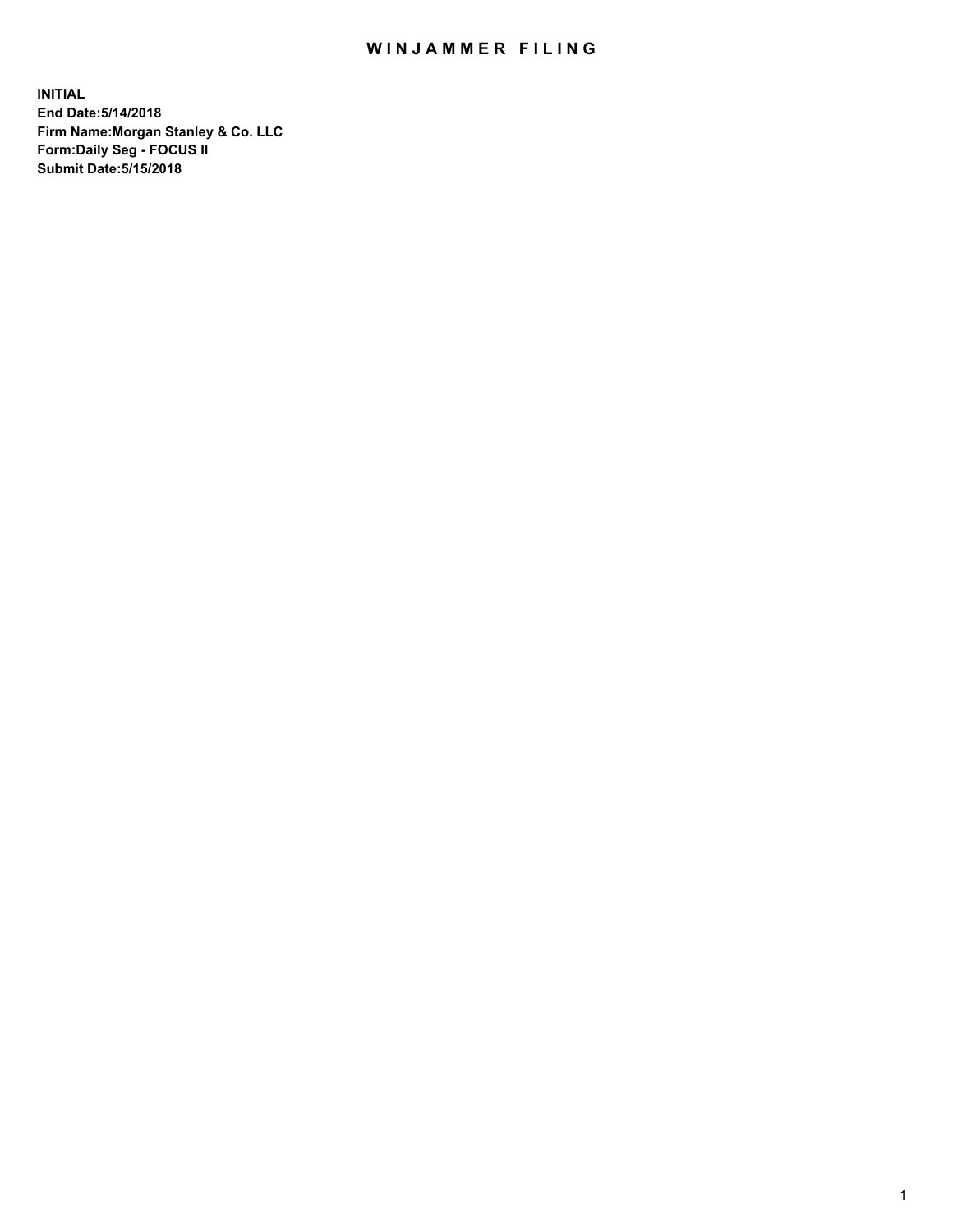## **INITIAL End Date:5/14/2018 Firm Name:Morgan Stanley & Co. LLC Form:Daily Seg - FOCUS II Submit Date:5/15/2018 Daily Segregation - Cover Page**

| Name of Company<br><b>Contact Name</b><br><b>Contact Phone Number</b><br><b>Contact Email Address</b>                                                                                                                                                                                                                          | Morgan Stanley & Co. LLC<br><b>Ikram Shah</b><br>212-276-0963<br>Ikram.shah@morganstanley.com |
|--------------------------------------------------------------------------------------------------------------------------------------------------------------------------------------------------------------------------------------------------------------------------------------------------------------------------------|-----------------------------------------------------------------------------------------------|
| FCM's Customer Segregated Funds Residual Interest Target (choose one):<br>a. Minimum dollar amount: ; or<br>b. Minimum percentage of customer segregated funds required:%; or<br>c. Dollar amount range between: and; or<br>d. Percentage range of customer segregated funds required between: % and %.                        | 280,000,000<br><u>0</u><br>0 <sub>0</sub><br>0 <sub>0</sub>                                   |
| FCM's Customer Secured Amount Funds Residual Interest Target (choose one):<br>a. Minimum dollar amount: ; or<br>b. Minimum percentage of customer secured funds required:%; or<br>c. Dollar amount range between: and; or<br>d. Percentage range of customer secured funds required between: % and %.                          | 140,000,000<br>0 <sub>0</sub><br>0 <sub>0</sub>                                               |
| FCM's Cleared Swaps Customer Collateral Residual Interest Target (choose one):<br>a. Minimum dollar amount: ; or<br>b. Minimum percentage of cleared swaps customer collateral required:% ; or<br>c. Dollar amount range between: and; or<br>d. Percentage range of cleared swaps customer collateral required between:% and%. | 92,000,000<br>0 <sub>0</sub><br>0 <sub>0</sub>                                                |

Attach supporting documents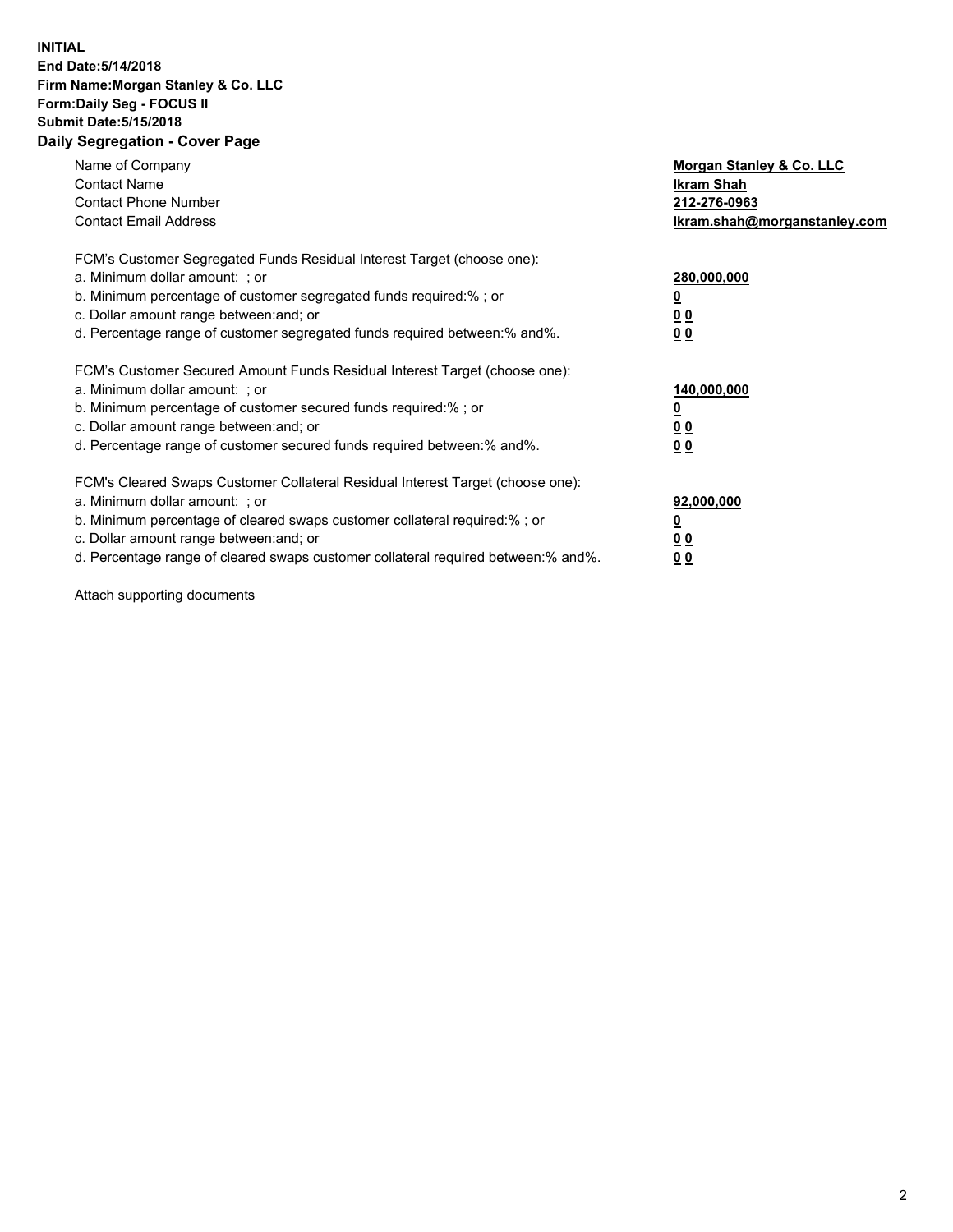## **INITIAL End Date:5/14/2018 Firm Name:Morgan Stanley & Co. LLC Form:Daily Seg - FOCUS II Submit Date:5/15/2018 Daily Segregation - Secured Amounts**

Foreign Futures and Foreign Options Secured Amounts Amount required to be set aside pursuant to law, rule or regulation of a foreign government or a rule of a self-regulatory organization authorized thereunder

- 1. Net ledger balance Foreign Futures and Foreign Option Trading All Customers A. Cash **2,997,752,137** [7315]
	- B. Securities (at market) **2,080,309,397** [7317]
- 2. Net unrealized profit (loss) in open futures contracts traded on a foreign board of trade **642,094,545** [7325]
- 3. Exchange traded options
	- a. Market value of open option contracts purchased on a foreign board of trade **24,592,087** [7335]
	- b. Market value of open contracts granted (sold) on a foreign board of trade **-24,270,393** [7337]
- 4. Net equity (deficit) (add lines 1. 2. and 3.) **5,720,477,773** [7345]
- 5. Account liquidating to a deficit and account with a debit balances gross amount **33,557,151** [7351] Less: amount offset by customer owned securities **-32,242,265** [7352] **1,314,886**
- 6. Amount required to be set aside as the secured amount Net Liquidating Equity Method (add lines 4 and 5)
- 7. Greater of amount required to be set aside pursuant to foreign jurisdiction (above) or line 6.

## FUNDS DEPOSITED IN SEPARATE REGULATION 30.7 ACCOUNTS

- 1. Cash in banks
	- A. Banks located in the United States **162,620,492** [7500]
	- B. Other banks qualified under Regulation 30.7 **976,714,413** [7520] **1,139,334,905**
- 2. Securities
	- A. In safekeeping with banks located in the United States **224,264,133** [7540]
	- B. In safekeeping with other banks qualified under Regulation 30.7 **0** [7560] **224,264,133** [7570]
- 3. Equities with registered futures commission merchants
	-
	-
	- C. Unrealized gain (loss) on open futures contracts **660,407** [7600]
	- D. Value of long option contracts **0** [7610]
- E. Value of short option contracts **0** [7615] **6,363,544** [7620]
- 4. Amounts held by clearing organizations of foreign boards of trade
	-
	-
	- C. Amount due to (from) clearing organization daily variation **0** [7660]
	- D. Value of long option contracts **0** [7670]
	- E. Value of short option contracts **0** [7675] **0** [7680]
- 5. Amounts held by members of foreign boards of trade
	-
	-
	- C. Unrealized gain (loss) on open futures contracts **641,434,138** [7720]
	- D. Value of long option contracts **24,592,087** [7730]
	- E. Value of short option contracts **-24,270,393** [7735] **4,542,356,236**
- 6. Amounts with other depositories designated by a foreign board of trade **0** [7760]
- 7. Segregated funds on hand **0** [7765]
- 8. Total funds in separate section 30.7 accounts **5,912,318,818** [7770]
- 9. Excess (deficiency) Set Aside for Secured Amount (subtract line 7 Secured Statement Page 1 from Line 8)
- 10. Management Target Amount for Excess funds in separate section 30.7 accounts **140,000,000** [7780]
- 11. Excess (deficiency) funds in separate 30.7 accounts over (under) Management Target **50,526,159** [7785]

**0** [7305]

[7354] **5,721,792,659** [7355]

**5,721,792,659** [7360]

[7530]

 A. Cash **5,703,137** [7580] B. Securities **0** [7590]

 A. Cash **0** [7640] B. Securities **0** [7650]

 A. Cash **2,044,555,140** [7700] B. Securities **1,856,045,264** [7710] [7740] **190,526,159** [7380]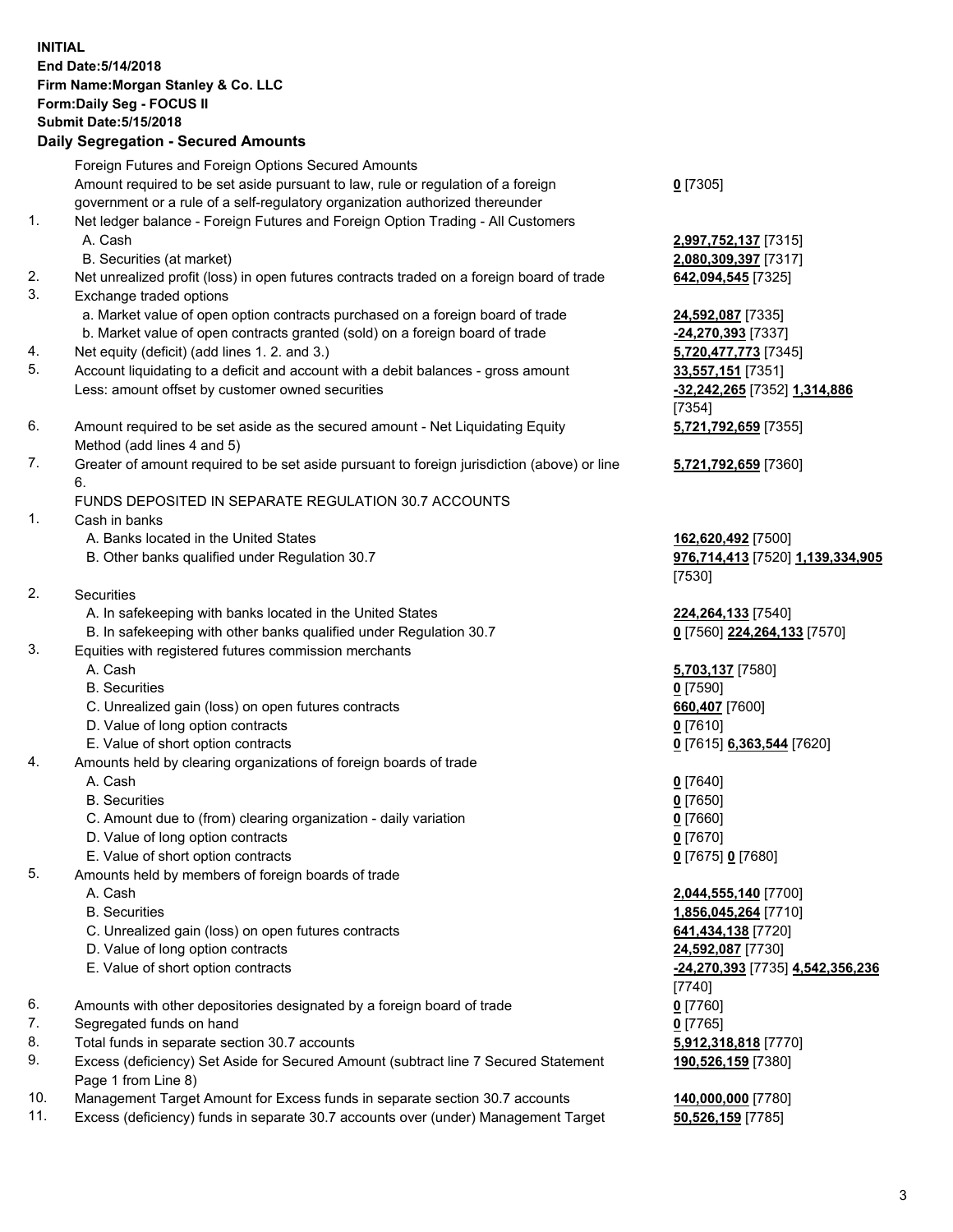**INITIAL End Date:5/14/2018 Firm Name:Morgan Stanley & Co. LLC Form:Daily Seg - FOCUS II Submit Date:5/15/2018 Daily Segregation - Segregation Statement** SEGREGATION REQUIREMENTS(Section 4d(2) of the CEAct) 1. Net ledger balance A. Cash **9,737,444,930** [7010] B. Securities (at market) **5,297,448,072** [7020] 2. Net unrealized profit (loss) in open futures contracts traded on a contract market **642,531,086** [7030] 3. Exchange traded options A. Add market value of open option contracts purchased on a contract market **438,138,730** [7032] B. Deduct market value of open option contracts granted (sold) on a contract market **-624,084,095** [7033] 4. Net equity (deficit) (add lines 1, 2 and 3) **15,491,478,723** [7040] 5. Accounts liquidating to a deficit and accounts with debit balances - gross amount **222,146,320** [7045] Less: amount offset by customer securities **-220,563,317** [7047] **1,583,003** [7050] 6. Amount required to be segregated (add lines 4 and 5) **15,493,061,726** [7060] FUNDS IN SEGREGATED ACCOUNTS 7. Deposited in segregated funds bank accounts A. Cash **4,557,636,845** [7070] B. Securities representing investments of customers' funds (at market) **0** [7080] C. Securities held for particular customers or option customers in lieu of cash (at market) **969,630,771** [7090] 8. Margins on deposit with derivatives clearing organizations of contract markets A. Cash **6,243,576,747** [7100] B. Securities representing investments of customers' funds (at market) **0** [7110] C. Securities held for particular customers or option customers in lieu of cash (at market) **4,327,817,301** [7120] 9. Net settlement from (to) derivatives clearing organizations of contract markets **-93,280,399** [7130] 10. Exchange traded options A. Value of open long option contracts **438,138,730** [7132] B. Value of open short option contracts **-624,084,095** [7133] 11. Net equities with other FCMs A. Net liquidating equity **5,076,405** [7140] B. Securities representing investments of customers' funds (at market) **0** [7160] C. Securities held for particular customers or option customers in lieu of cash (at market) **0** [7170] 12. Segregated funds on hand **0** [7150] 13. Total amount in segregation (add lines 7 through 12) **15,824,512,305** [7180] 14. Excess (deficiency) funds in segregation (subtract line 6 from line 13) **331,450,579** [7190]

- 15. Management Target Amount for Excess funds in segregation **280,000,000** [7194]
- 16. Excess (deficiency) funds in segregation over (under) Management Target Amount Excess

**51,450,579** [7198]